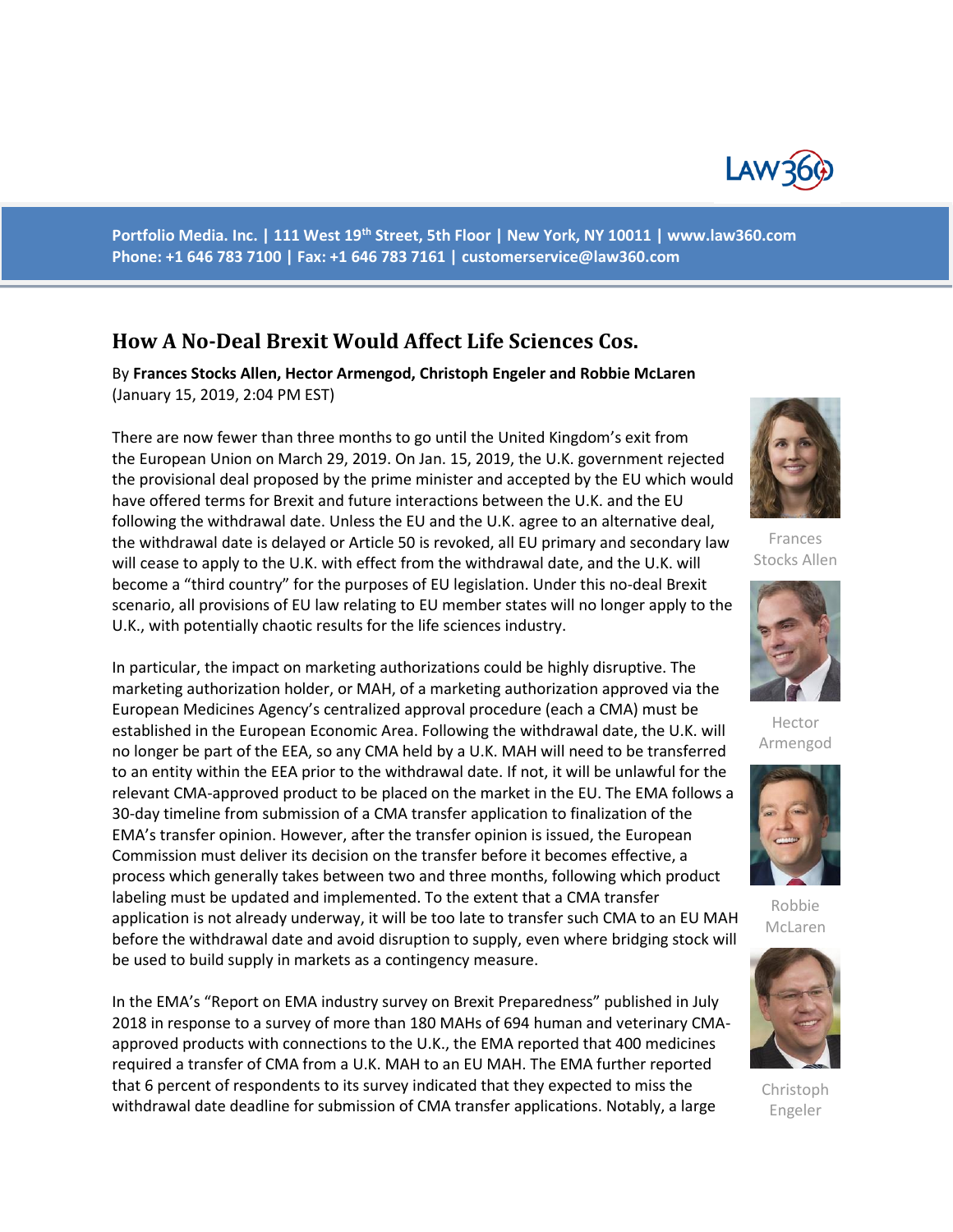number of submissions are expected in Q1 2019. The centralized approval procedure is compulsory for: (a) products derived from biotechnology, (b) orphan medicinal products, (c) advance-therapy medicines, and (d) medicines containing a new active substance intended for the treatment of AIDS or HIV, cancer, neurodegenerative disorders, diabetes, auto-immune and other immune dysfunctions and viral diseases, and is optional for all other products containing a new active substance that are a significant therapeutic, scientific or technical innovation and whose authorization would be in the interest of public health at EU level. Given the large number of products subject to the centralized marketing authorization procedure, the failure to transfer CMAs in advance of the withdrawal date is likely to significantly adversely affect patients in the U.K. and the EU for a period of time following the withdrawal date.

Valid CMAs (i.e. held by an EU MAH on the withdrawal date) will be automatically converted into national U.K. marketing authorizations, or U.K. MAs, on the withdrawal date, so CMA-approved medicines will still be lawfully capable of sale in the U.K. following the withdrawal date, unless the relevant MAH has opted out of such conversion. However, given that a CMA will cease to be valid if the transfer of the CMA from a U.K. MAH to an EU MAH is not completed prior to the withdrawal date, this conversion process will not permit sale in the U.K. if the MAH transfer is not completed on time.

# **What Does a No-Deal Brexit Mean?**

In terms of U.K. rules, the U.K.'s European Union (Withdrawal) Act 2018 converts all EU laws that apply to the U.K. at the withdrawal date into U.K. national law, with such amendments as are necessary to make the rules work when applied to the U.K. only.

While U.K. national law will mirror existing EU laws, the EU is not required to comply with its obligations under those existing EU laws as applied to the U.K. if reflected only under U.K. national law. In addition, the EU (Withdrawal) Act will mirror only EU laws in existence at the withdrawal date — not future EU laws. The U.K. government has confirmed that it will comply with all key elements of the Medical Devices Regulation and the In-Vitro Diagnostic Regulations (which will apply in the EU from May 2020 and 2022, respectively), though which elements the U.K. government considers "key" remain unclear. The U.K. government has also indicated its intention to align with the new EU Clinical Trials Regulation, which will replace the existing EU clinical trials regime will not be in force on the withdrawal date and will not therefore be incorporated automatically into U.K. law. However, the relevant legislation and approvals for the CTR have not yet been drafted, so it is unclear what the U.K. government's intentions will mean in practice.

In addition, the EMA will cease to have jurisdiction with respect to medicines for the U.K. market following the withdrawal date. Therefore the U.K. Medicines and Healthcare Products Regulatory Agency will take on the activities currently handled by the EMA with respect to medicines for the U.K. market.

Below are additional key disruptions that life sciences companies may face following a no-deal Brexit, depending on the status of their contingency planning.

# **Importation of U.K.-Manufactured Products Into the EEA**

In the event of a no-deal Brexit, all finished products, active substances and investigational medicinal products manufactured in the U.K. will be considered imports from a third country into the EU. Third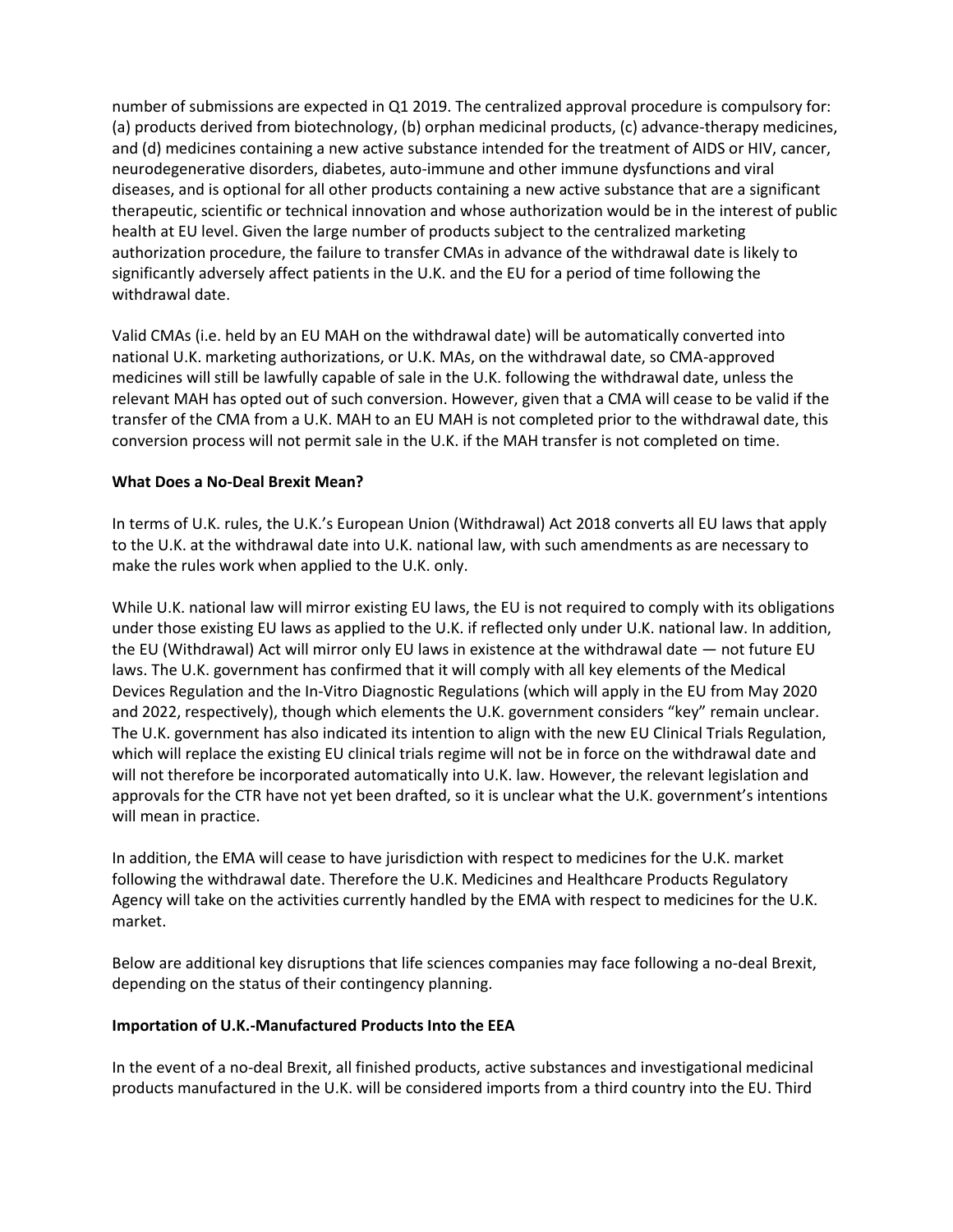countries that import products into the EU must comply with a number of additional regulatory hurdles over and above those an EEA manufacturer faces. In relation to finished products, these hurdles include:

- Obtaining additional importation authorizations;
- Appointing an authorized importer;
- Setting up EEA-based batch control and batch release sites;
- Undertaking a full qualitative and quantitative analysis of each production batch upon importation into the EEA.

Similar requirements apply in respect of active substances and investigational medicinal products, all of which potentially add cost, time and complexity to the supply chain for products offered for sale in the EU.

#### **Changes to EU and U.K. Approvals**

In addition to CMAs, other specific EU rights/authorizations need to be transferred prior to the withdrawal date or obtained following the withdrawal date so that they continue to be held by entities established in the EEA. These rights/authorizations include:

#### *Applications for CMAs*

In order for a CMA to be granted after the withdrawal date, the applicant must be established in the EEA, so any pending CMA applications will need to be transferred to an applicant established in a member state. The applicant of a pending marketing authorization may be changed provided that the change is made prior to day 181 of the CMA application review process. The same timeline applies to the transfer of a CMA application as for an application for the transfer of a granted CMA, meaning to the extent that a CMA application transfer is not already well underway, it likely will be too late to transfer such CMA application to an EU MAH before the withdrawal date.

# *Orphan Designation*

The sponsor of an orphan medicinal product designation must be established in the EEA (Art. 2 Regulation 141/2000), so any orphan medicinal product designations held by a U.K. entity will need to be transferred to an entity within the EEA. The same timeline applies to the transfer of an orphan designation as for an application for the transfer of a granted CMA, meaning to the extent that a CMA application transfer is not already underway, it likely will be too late to transfer such orphan designation to an EU MAH before the withdrawal date

# *Applications for U.K. MAs*

As a CMA granted after the withdrawal date will not apply to the placing of the relevant product on the market in the U.K., an initial U.K. MA application will also need to be submitted and approved by the MHRA, if the MAH intends to place the product on the market in the U.K. after the withdrawal date. The MHRA has indicated that it intends to "take account" of EMA decisions whenever possible in determining future U.K. MA applications, though it is not clear what that will mean in practice until the MHRA starts making decisions or issues more guidance.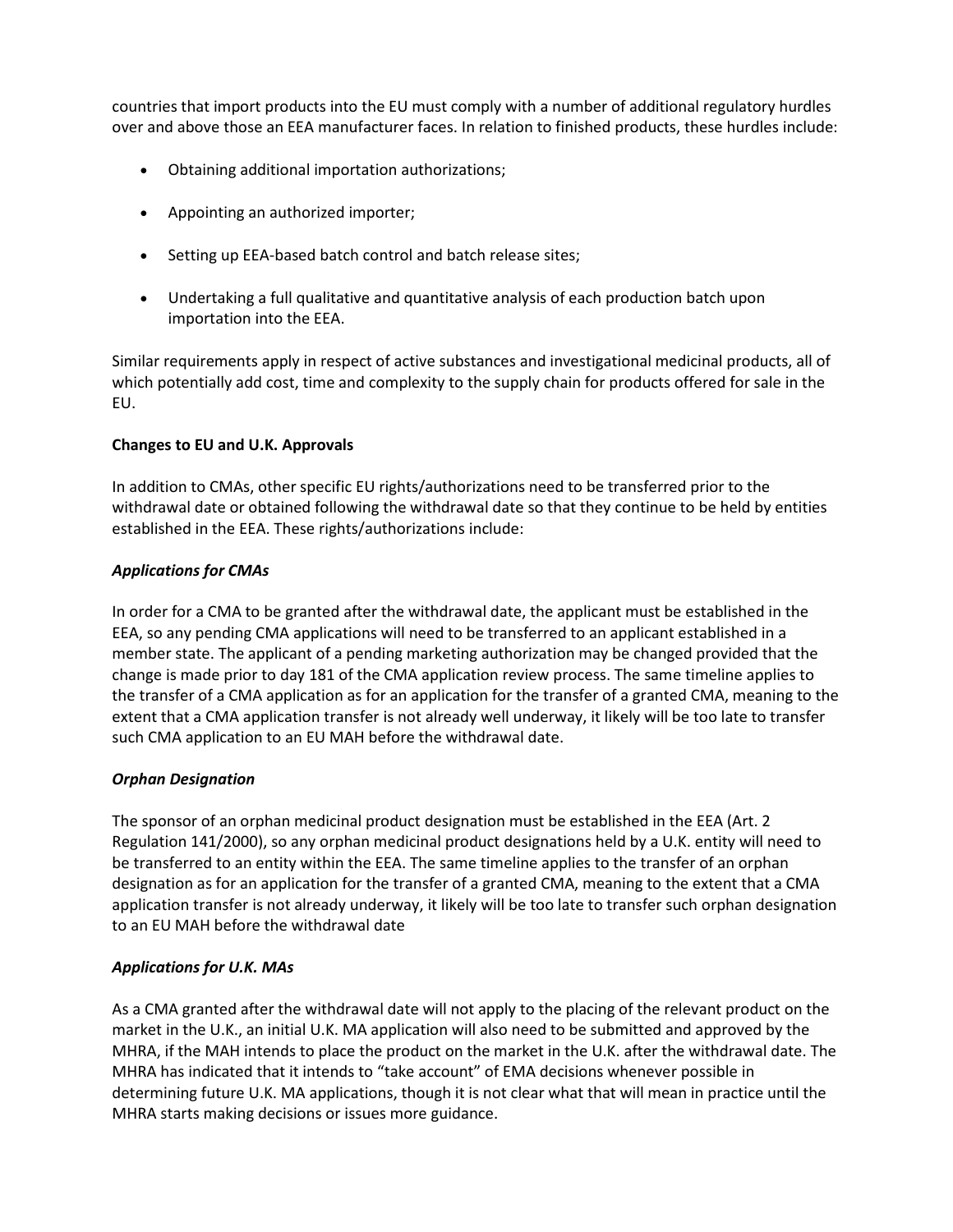# *Applications for U.K. MAs for Generic Medicinal Products*

For a U.K. MA to be granted after the withdrawal date for a generic medicinal product, such application must be based on reference products with U.K. MAs, as the MHRA will cease to have access to the dossiers and data supplied in support of EU marketing authorizations, increasing the barrier to obtaining U.K. MAs for generic products based on a reference product with an EU marketing authorization. Note that if an existing U.K. MA has been granted for a generic product based on a reference product with an EU marketing authorization, such U.K. MA will remain valid.

# **Transfer of Roles and Activities**

Specific roles and activities need to be moved prior to the withdrawal date so that they continue to be performed in the EEA. Depending on the status of existing preparations, it may still be possible to complete some of these activities prior to the withdrawal date. These activities include:

# *Clinical Trial Representative*

The sponsor of a clinical trial conducted in the EEA must either be based in the EEA or a legal representative based in the EEA must be appointed. Sponsors based in the U.K. or based outside of the EEA with a legal representative based in the U.K. need to appoint a new legal representative in the EEA prior to the withdrawal date. Such change will constitute a substantial amendment requiring notification — for CMA-approved products sites typically have 35 days following validation of the amendment notice to raise objections to the amendment. Assuming no objections are raised, the amendment may then be implemented after 35 days have elapsed. For products other than MA-approved products, timelines may differ from member state to member state.

# *Qualified Person for Pharmacovigilance (QPPV)*

A QPPV for EU medicinal products must reside in and carry out their tasks in the EEA. A U.K.-based EU QPPV will therefore need to move its place of residence and employment to the EEA, or the manufacturer will need to notify the EMA of a new EU QPPV, residing and employed in the EEA, prior to the withdrawal date. The pharmacovigilance system master file, or PSMF, will also need to be updated to reflect such change. In addition, from the withdrawal date, for the sale of medicines in the U.K., a U.K.-based U.K. QPPV will be required. The U.K. government plans to offer a transition period to the end of 2020 to allow U.K. MAHs who do not currently have a U.K. QPPV to appoint one. However during such transition period, the U.K. MAH will be required to provide the MHRA with access to safety data relevant to its U.K. MAs at any time.

# *Pharmacovigilance System Master File*

The PSMF must be located within the EEA (Commission Implementing Regulation 520/2012). Any U.K. located PSMF will need to be transferred to the supervisory authority for pharmacovigilance of an EEA member state prior to the withdrawal date.

# **Data Protection**

In addition to these industry-specific issues, from a data protection perspective, under the General Data Protection Regulation certain changes will also need to be made. For example: